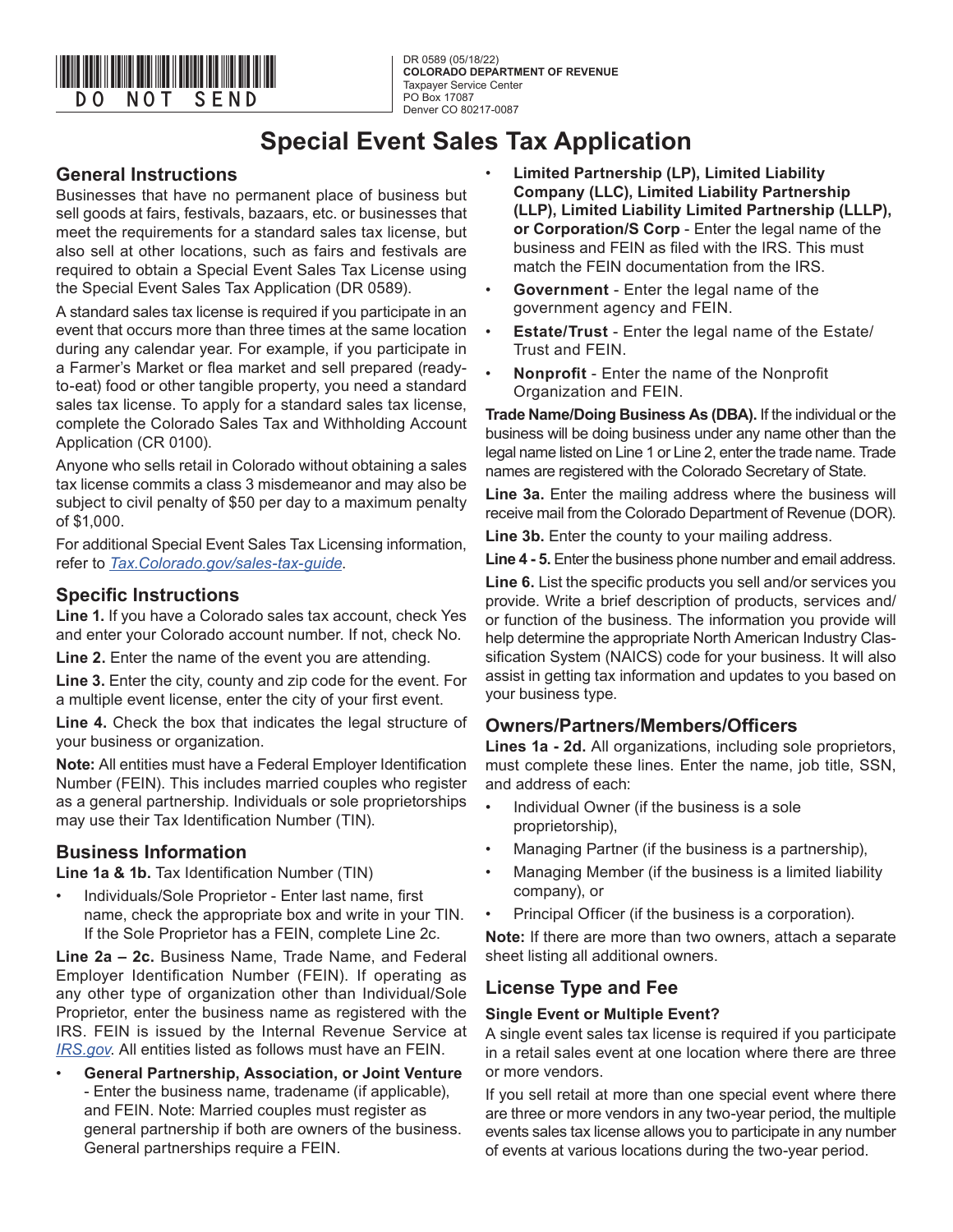

### **Event Period**

Indicate the duration of the special event.

For a single event, enter the dates from the beginning of the event to the end of the event.

For a multiple event, refer to the fee schedule and use the same filing fee period as your event period.

### **License Fee**

The fee for a Single Event License is \$8 per event.

The fee for a Multiple Event License is \$16 for a two-year period. The license is renewed at the beginning of each even-numbered year and expires at the end of each odd-numbered year (e.g. Jan. 1, 2020 - Dec. 31, 2021). It is prorated in increments of six months if the license is purchased after June 30 of any year.

## **1. Mail the DR 0589**

Download the form from the DOR taxation website at *[Tax.Colorado.gov](http://Tax.Colorado.gov)* under Forms. Complete the form and mail the original application along with a valid picture ID (see ID Requirements) and a check or money order for the applicable license fees to the following address

#### **Colorado Department of Revenue**

Taxpayer Service Center PO Box 17087 Denver, CO 80217-0087

Allow 4 to 6 weeks for processing. Retain a copy of this application for your records. This copy will serve as your temporary license until you receive your official license in the mail

### **ID Requirements:**

All mail-in and Taxpayer Service Center visit for Special Event Sales Tax Applications must provide a valid proof of identification. Valid proof includes: Colorado Driver's License or ID, out of state driver's license or ID, United States Passport, Resident Alien Card, United States Naturalization papers, or Military ID Card. If the application is provided by any individual other than the Owner, Partner, Member, or Officer of the business, a photo copy of a valid ID for the Owner, Partner, Member, or Officer who signed the application must be submitted.

### **Multiple Event Fee Schedule**

If first day of sales is from:

| January to June on even-numbered years<br>(2022, 2024, 2026)  | \$16.00 |
|---------------------------------------------------------------|---------|
| July to December on even-numbered years<br>(2022, 2024, 2026) | \$12.00 |
| January to June on odd-numbered years<br>(2023, 2025, 2027)   | \$8.00  |
| July to December on odd-numbered years<br>(2023, 2025, 2027)  | \$4.0   |

**Note:** There is no fee for vendors who already have a standard sales tax license.

## **How to Apply**

DR 0589 (05/18/22)

Taxpayer Service Center PO Box 17087 Denver CO 80217-0087

**COLORADO DEPARTMENT OF REVENUE**

### **2. Visit a Taxpayer Service Center**

Bring the completed DR 0589 Special Event Sales Tax Application along with a valid picture ID (see ID Requirements) and a check or money order for the applicable license fees to a service center location listed. You will receive your license during your visit.

#### **Denver Metro**

1881 Pierce St - Entrance B Lakewood CO 80214

#### **Colorado Springs**

2447 N Union Blvd Colorado Springs CO 80909

#### **Pueblo**

827 W 4th St Suite A Pueblo CO 81003

#### **Fort Collins**

3030 S College Ave Fort Collins CO 80525

#### **Grand Junction**

222 S 6th St – 2nd Floor Grand Junction CO 81501

**Locations and hours of operation subject to change**, please visit the DOR taxation website at *Tax.Colorado.gov*, click on Contact Us or call 303-238-SERV (7378).

### **Signature**

- A signature must be on this document or it will not be processed.
- Please include the title of the person signing and the date signed. Allow 4 to 6 weeks to receive a license by mail when completing and sending in a DR 0589 form.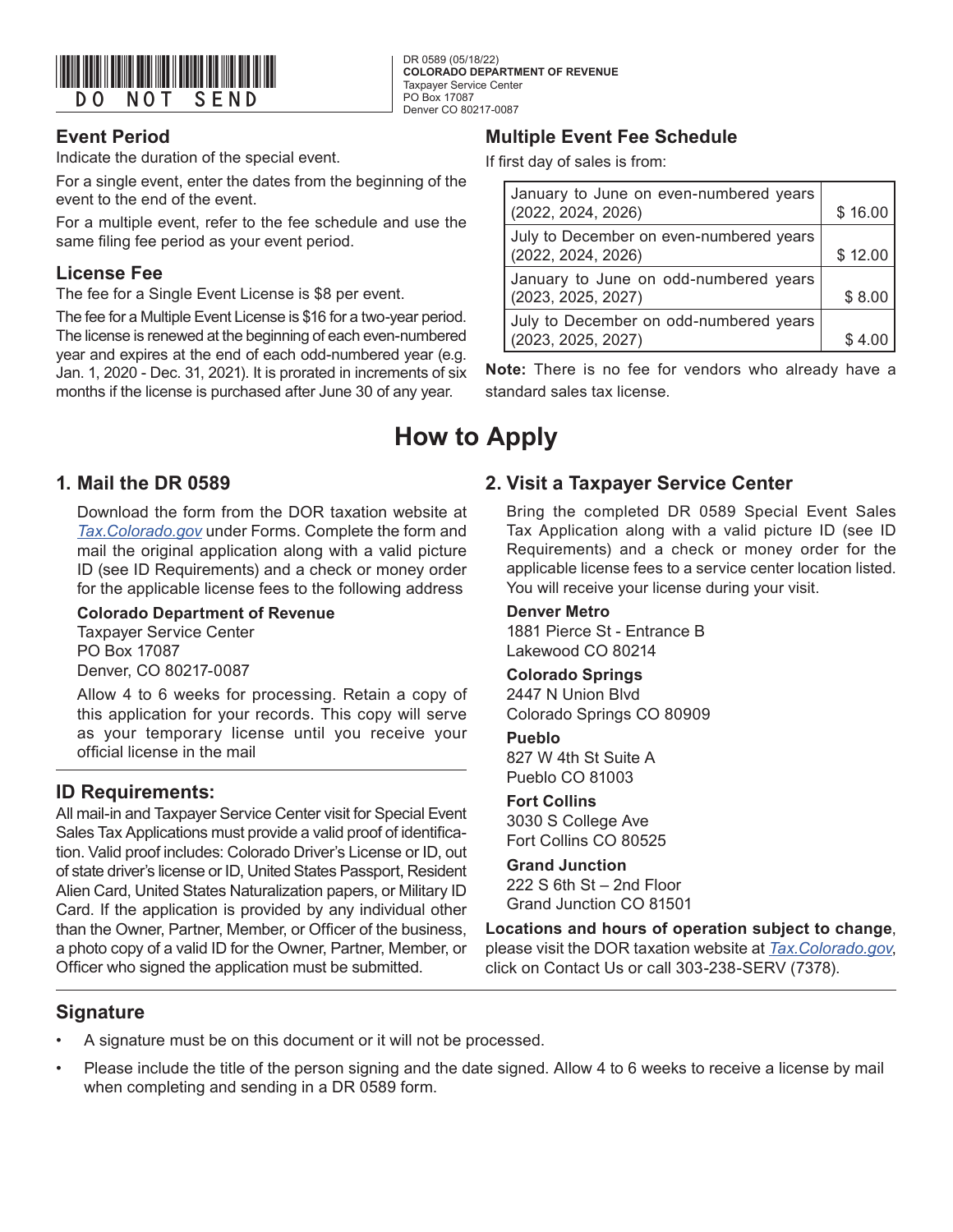

**COLORADO DEPARTMENT OF REVENUE** Taxpayer Service Center PO Box 17087 Denver CO 80217-0087 **Page 1 of 2**

# **Special Event Sales Tax Application**

|                                                                                                                               |                 |  |                             |                                  | If Yes, enter the Colorado Account Number      |              |                     |  |  |
|-------------------------------------------------------------------------------------------------------------------------------|-----------------|--|-----------------------------|----------------------------------|------------------------------------------------|--------------|---------------------|--|--|
| 1. Do you have a sales tax account in Colorado?                                                                               |                 |  | Yes                         | No                               |                                                |              |                     |  |  |
| 2. Name of Event                                                                                                              |                 |  |                             |                                  |                                                |              |                     |  |  |
|                                                                                                                               |                 |  |                             |                                  |                                                |              |                     |  |  |
|                                                                                                                               |                 |  |                             |                                  |                                                |              |                     |  |  |
| 3. City in which the event is being held (for multiple events, use the city of the 1st event)                                 |                 |  |                             |                                  | ZIP<br>County in which the event is being held |              |                     |  |  |
|                                                                                                                               |                 |  |                             |                                  |                                                |              |                     |  |  |
| 4. Indicate Type of Organization. If you are not registering as an Individual, you must have a FEIN number.                   |                 |  |                             |                                  |                                                |              |                     |  |  |
| Individual/Sole Proprietor<br>Limited Liability Company (LLC)                                                                 |                 |  |                             | Corporation/S Corp<br>Government |                                                |              |                     |  |  |
| General Partnership<br>Limited Liability Partnership (LLP)                                                                    |                 |  |                             |                                  | Association                                    |              | Joint Venture       |  |  |
| Limited Liability Limited Partnership (LLLP)<br>Limited Partnership<br>Estate/Trust                                           |                 |  |                             |                                  | Nonprofit (Charitable)                         |              |                     |  |  |
|                                                                                                                               |                 |  | <b>Business Information</b> |                                  |                                                |              |                     |  |  |
| 1a. Last Name (If registering as TIN)                                                                                         |                 |  | <b>First Name</b>           |                                  |                                                |              |                     |  |  |
|                                                                                                                               |                 |  |                             |                                  |                                                |              |                     |  |  |
|                                                                                                                               |                 |  | 1b. TIN (Required)          |                                  |                                                |              |                     |  |  |
| Check the applicable box and write<br><b>ITIN</b><br><b>SSN</b><br>your SSN or ITIN in box 1b                                 |                 |  |                             |                                  |                                                |              |                     |  |  |
| 2a. Business Name (If registering as FEIN)<br>2b. Trade Name / DBA (If applicable)                                            |                 |  |                             |                                  |                                                |              | 2c. FEIN (Required) |  |  |
|                                                                                                                               |                 |  |                             |                                  |                                                |              |                     |  |  |
|                                                                                                                               |                 |  |                             |                                  |                                                |              |                     |  |  |
|                                                                                                                               |                 |  | City                        |                                  |                                                | <b>State</b> | ZIP                 |  |  |
| 3a. Mailing Address                                                                                                           |                 |  |                             |                                  |                                                |              |                     |  |  |
|                                                                                                                               |                 |  | 5. Email                    |                                  |                                                |              |                     |  |  |
| 3b. County                                                                                                                    | 4. Phone Number |  |                             |                                  |                                                |              |                     |  |  |
|                                                                                                                               |                 |  |                             |                                  |                                                |              |                     |  |  |
| 6. List the specific products you sell (Required) or indicate the NAICS code. To look up the code, go to www.naics.com/search |                 |  |                             |                                  |                                                |              | <b>NAICS Code</b>   |  |  |
|                                                                                                                               |                 |  |                             |                                  |                                                |              |                     |  |  |
|                                                                                                                               |                 |  |                             |                                  |                                                |              |                     |  |  |
|                                                                                                                               |                 |  |                             |                                  |                                                |              |                     |  |  |
| <b>Owners/Partners/Members/Officers</b>                                                                                       |                 |  |                             |                                  |                                                |              |                     |  |  |
| 1a. Last Name                                                                                                                 |                 |  | <b>First Name</b>           |                                  |                                                |              |                     |  |  |
|                                                                                                                               |                 |  |                             |                                  |                                                |              |                     |  |  |
| Job Title                                                                                                                     |                 |  |                             | 1b. SSN                          |                                                |              | 1c. Phone Number    |  |  |
|                                                                                                                               |                 |  |                             |                                  |                                                |              |                     |  |  |
| 1d. Address                                                                                                                   |                 |  | City                        |                                  |                                                | State        | ZIP                 |  |  |